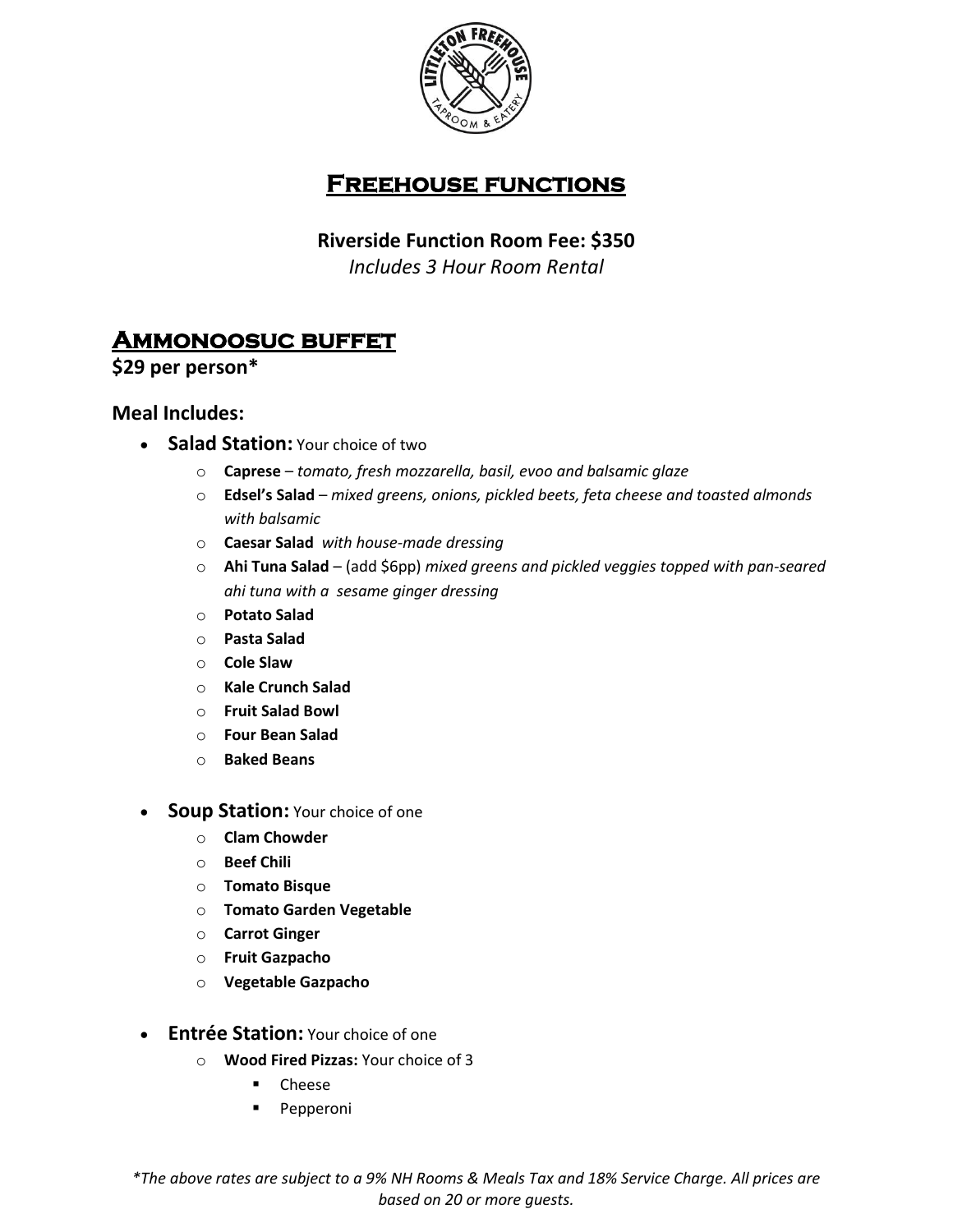

- Margherita
- **BBQ Chicken**
- Buffalo Chicken
- Veggie
- Chicken Bacon Ranch
- **Executed** Pork

#### o **Freehouse BBQ:** Includes

- All-Natural Grilled Chicken Breasts
- <sup>1/2</sup> lb Burgers and Cheeseburgers
- Hot Dogs
- Veggie Burgers

#### o **Specialty Sandwich Platter:** Includes

- Bauru Sandwiches
	- o *Roast beef, fresh melted mozzarella, sliced tomato, pickles, black pepper & re chili flakes served in a Dutch Crunch Roll*
- Caprese Sandwiches
	- o *Tomato and fresh mozzarella with basil pesto on a ciabatta roll and drizzled with balsamic glaze*
- **Freehouse Turkey Sandwiches** 
	- o All-natural roasted turkey, applewood smoked bacon, cream cheese and habanero cranberry jelly
- **Cubans** 
	- o All-natural ham and roasted pork loin layered with swiss cheese, house-made pickles & Raye's award winning gourmet mustard
- o **F-Series Meal:** Includes
	- Pulled Pork Sandwiches
		- o Slow-roasted & served with house-made slaw & BBQ sauce
	- Caprese Sandwiches
		- o Tomato & fresh mozzarella layered with basil pesto
	- White Cheddar Mac N' Cheese
- o **Lasagna Selection:** Includes
	- Meat Lasagna
	- Vegetarian Lasagna
	- Garlic Bread
- **Dessert Station:** Your choice of one
	- o **Chocolate Chip Cookies**
	- o **Brownies**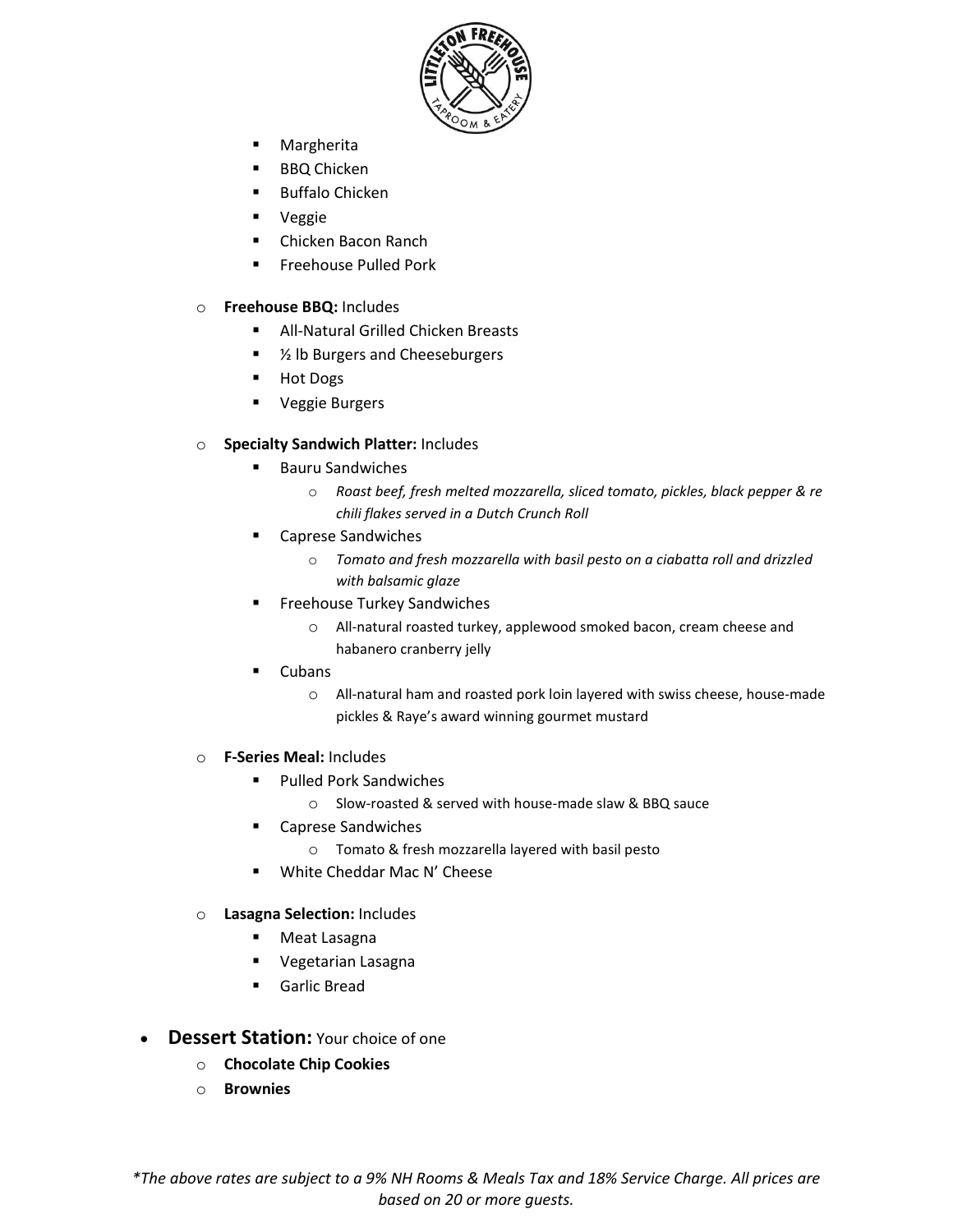

## **The freehouse dinner**

**\$42 per person\***

## **Meal Includes:**

- **Salad Station: Your choice of one** 
	- o **Caprese** *tomato, fresh mozzarella, basil, evoo and balsamic glaze*
	- o **Edsel's Salad** *mixed greens, onions, pickled beets, feta cheese and toasted almonds with balsamic*
	- o **Caesar Salad** *with house-made dressing*
	- o **Ahi Tuna Salad**  (add \$6pp) *mixed greens and pickled veggies topped with pan-seared ahi tuna with a sesame ginger dressing*
- **Starch Station:** Your choice of one
	- o **Roasted Red Potatoes** *with fresh rosemary and garlic*
	- o **Garlic Mashed Potatoes**
	- o **Rice Pilaf**
	- o **Basmati Rice**
	- o **Long Grain Wild Rice**
- **Vegetable Station:** Your choice of one
	- o **Grilled Asparagus** *drizzled with balsamic glaze*
	- o **Roasted Brussel Sprouts** *with balsamic reduction, garlic and bacon*
	- o **Roasted Cauliflower** *with a lemon tahini sauce and topped with almonds*
	- o **Seasonal Roasted Vegetable Medley**
- **Entrée:** Your choice of two
	- o **Prime Rib of Beef**
	- o **Chateaubriand** (add \$6pp)
	- o **Roasted Pork Loin**
	- o **Maple Glazed Salmon Filet**
	- o **Encrusted Baked Cod**
	- o **Baked Stuffed Haddock**
	- o **Chicken Bruschetta**
	- o **Chicken Kiev**
	- o **Baked Stuffed Chicken**
- **Dessert Station:** Your choice of one
	- o **Strawberry Shortcake**
	- o **Specialty Cheesecake Assortment**